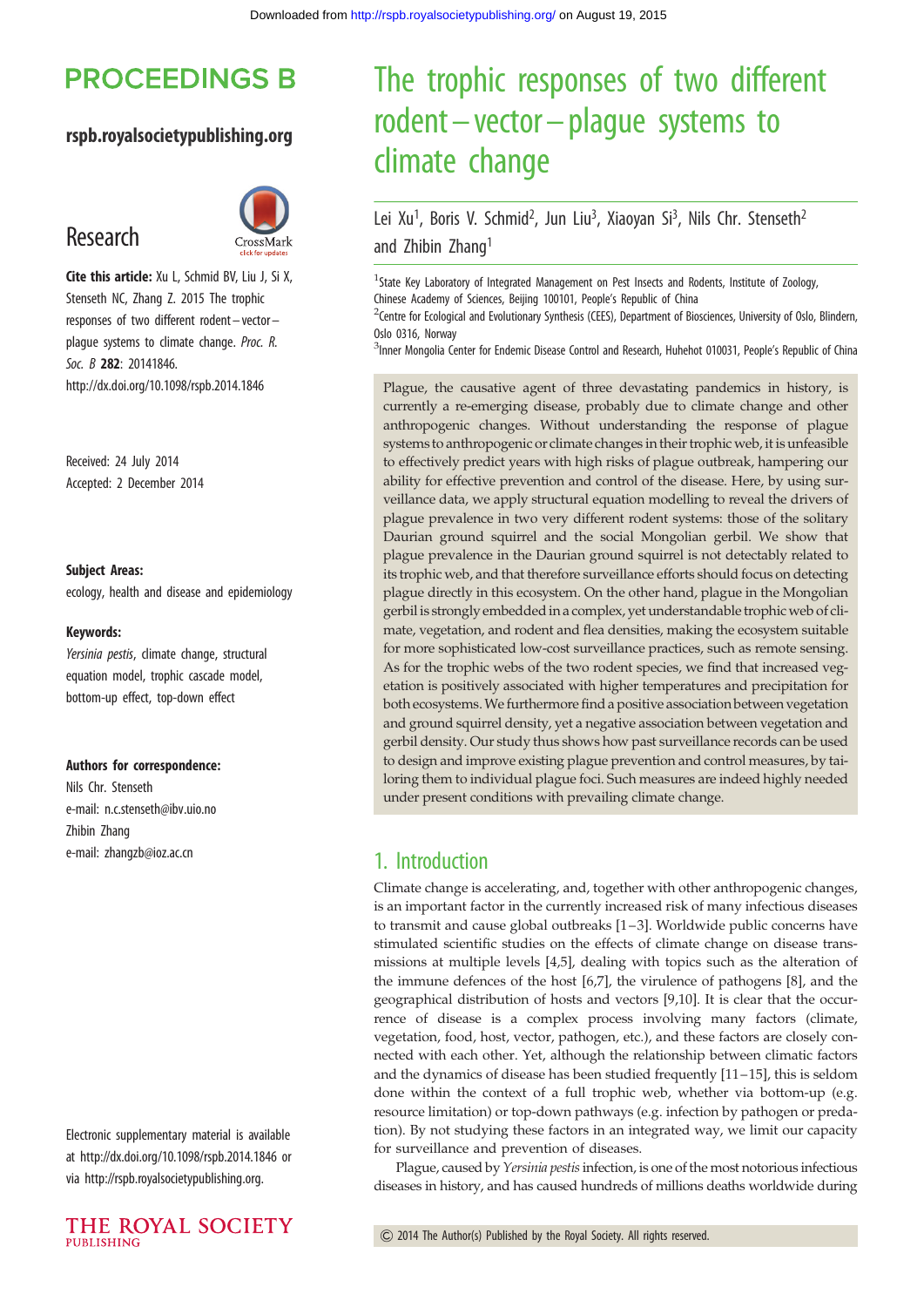<span id="page-1-0"></span>

Figure 1. (a) Photo of the Mongolian gerbil (Meriones unquiculatus Edwards, 1867). (b) Photo of the Daurian ground squirrel (Spermophilus dauricus Brandt, 1844). (c) The temporal dynamic of the Mongolian gerbil population density from 1980 to 2006, with red dots indicating the mean population density from all plague surveillance locations, and grey lines representing the Mongolian gerbil population density in each plague surveillance location. The barplot shows the temporal dynamic of plague infection incidence in gerbils, with the height of the rectangles indicating the number of locations where plague was diagnosed in local animal hosts (see y-axis plot on the right side). (d) As for panel (c), but for the temporal dynamic of the Daurian ground squirrel population density and the plague infection incidence in these squirrels. Please note that the y-axis scales differ between panels (c) and (d). There were fewer plague surveillance sites before 1984, explaining the lack of observed plague incidence prior to 1985, but their number has been quite stable since. (e) Photo of Xenopsylla conformis conformis. (f) Photo of Nosopsyllus laeviceps kuzenkovi. (q) Photo of Citellophilus tesquorum sungaris. Vector fleas are in general host-specific. The vectors in panel (e) and (f) mainly parasitize on the Mongolian gerbil, while the vector flea in panel (g) mainly parasitizes Daurian ground squirrels. (h) Plague surveillance locations for the Mongolian gerbil natural plague foci (red points) and the Daurian ground squirrel natural plague foci (blue points) in Inner Mongolia, with the background colour indicating the average vegetation that was measured by NDVI. Red pentagram marks the location of Beijing. Red triangle marks the location of Huhehot. Photos provided by (a) Lijun Chen and (b,e–g) Jianjun Wang.

the three plague pandemics (i.e. the Justinian, which started in AD 541, the Black Death in AD 1347 and the Third Pandemic in AD 1772) [[15](#page-7-0),[16](#page-7-0)]. Plague is still active in many parts of the world. It can impose a serious threat to human health, both locally as a re-emerging disease and globally as a potential biological weapon [\[16](#page-7-0)–[19\]](#page-7-0). Parmenter et al. [\[20\]](#page-7-0) proposed a trophic cascade model based on ecological bottom-up effects in food webs to explain the pathways and mechanisms of climatedriven plague dynamics. The model assumes a positive cascade, in which high precipitation increases primary production, which in turn increases the population abundance of rodent hosts and flea vectors, resulting in an increase of the prevalence of plague (pathogen). A top-down pathway was added by Stapp [[21](#page-7-0)], who took into account the fitness costs of fleas parasitizing on the rodents. But in these two models, the effects of temperature were not taken into account. The purpose of this study is to investigate the effects of both temperature and precipitation on rodent–vector–plague systems by using temporal–spatial surveillance data in two plague foci (i.e. Mongolian gerbil and Daurian ground squirrel plague foci) in Inner Mongolia, China. We used structural equation models (SEMs) to identify potential bottom-up and top-down pathways between climate and plague.

## 2. Material and methods

#### (a) Study sites

Inner Mongolia is the largest endemic region of plague persistence in China. The average monthly temperature ranges from  $-28.6$  to 27.3 $^{\circ}$ C, and the annual precipitation is 150–500 mm. It has experienced devastating human plague epidemics during the Third Plague Pandemic, which spread from southwestern China to Hong Kong, and from there across the world [\[11,16](#page-7-0)]. Plague is still active in the local natural plague foci of Inner Mongolia [\[22\]](#page-7-0). Precipitation and vegetation exhibit an environmental heterogeneity gradient from east to west in Inner Mongolia. The east has a larger amount of precipitation, more dense vegetation and lower temperature than the western regions of Inner Mongolia.

The plague surveillance system in Inner Mongolia is run by the Inner Mongolia Center for Endemic Diseases Control and Research, covering 32 sample sites from 1980 to 2006. It started in the 1980s with monitoring of rodent host population abundance, flea burden and the presence of Y. pestis infections, so as to prevent occurrence and transmission of plague. The surveillance dataset used in this study was used with permission by the Inner Mongolia Center for Endemic Disease Control and Research.

## (b) Rodent host abundance, flea vector abundance and presence of plague in natural plague foci

Mongolian gerbils (Meriones unguiculatus; figure 1a) and Daurian ground squirrels (Spermophilus dauricus; figure 1b) are the main natural hosts and reservoirs, as well as predominant rodent species, in their respective plague foci. The Mongolian gerbil and Daurian ground squirrel plague foci are located adjacent to each other [\[23\]](#page-7-0). The Mongolian gerbil (weighing 45 to 67 g) is a social animal that does not hibernate, and its main habitat is the semiarid deserts and steppes of western Inner Mongolia. The Mongolian gerbil population dynamics exhibit two seasonal peaks, usually in May and November. The surveillance was conducted twice a year, following the seasonality of the population dynamics, which was stored as annual average data. The Daurian ground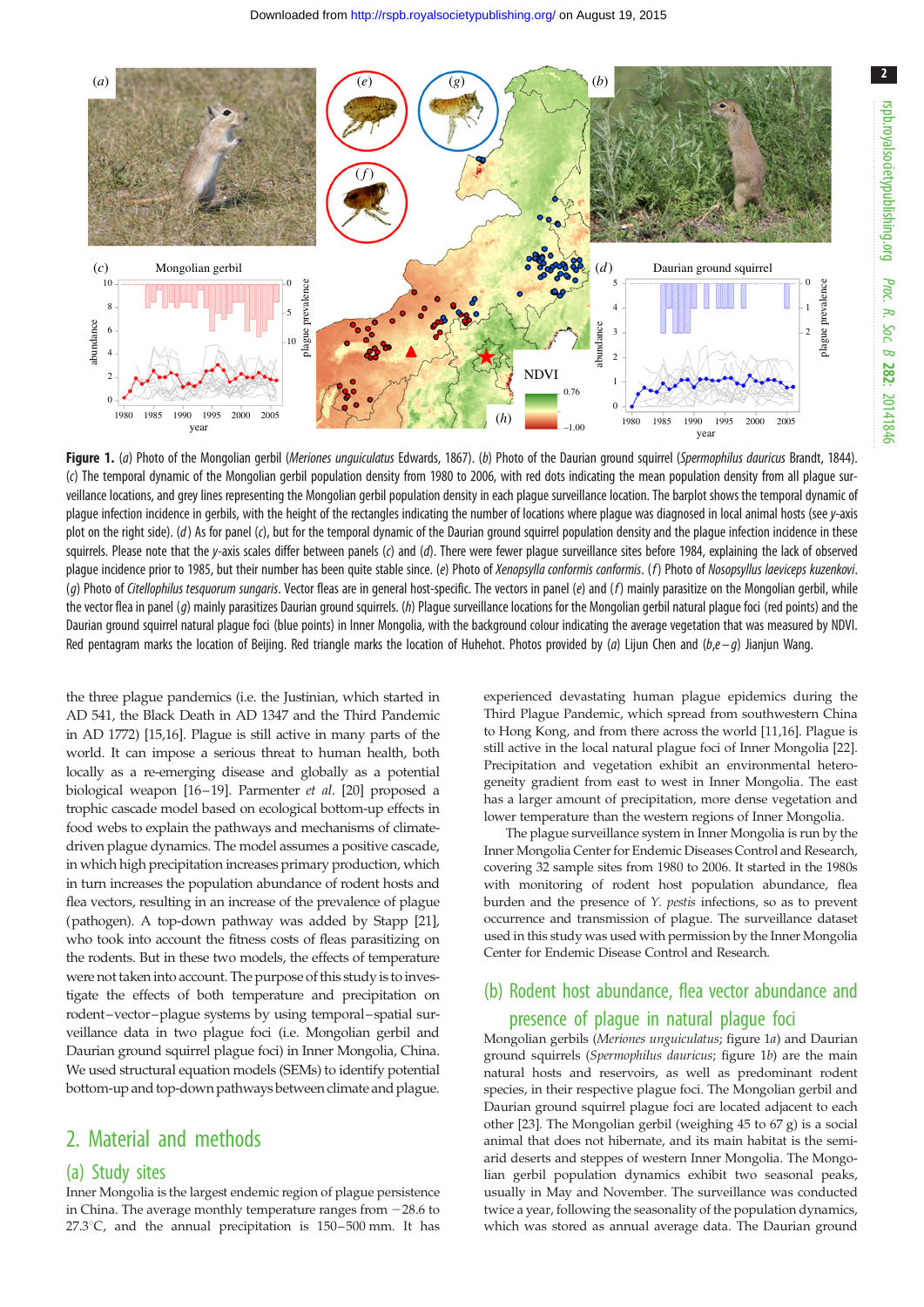squirrel (weighing  $154-298$  g) is a solitary animal that hibernates from September to next March; its main habitat is the arid grasslands and semi-arid deserts of eastern Inner Mongolia. Population dynamics of the Daurian ground squirrel exhibit only one seasonal peak during May and June, and thus the surveillance was done from May to June [[23](#page-7-0)].

The method of plague surveillance follows the plague manual of WHO [\[24\]](#page-7-0) and China's national plague surveillance scheme. The surveillance area of each sample site [\(figure 1](#page-1-0)h) covered 25–  $100 \text{ km}^2$ , of which  $0.5\%$  was randomly selected for surveillance by stratified sampling, thus ensuring that representative samples were acquired from the whole plague foci area. The population density of both rodent species was estimated by using daytime live-trapping and was defined as the number of rodents captured per day per hm<sup>2</sup>. All captured rodents were identified in terms of species, length, weight, sex and age, and were inspected for fleas.

Fleas collected from each animal were placed in vials prior to identification and counting. The flea species for the Mongolian gerbil were mainly Xenopsylla conformis conformis ([figure 1](#page-1-0)e), Nosopsyllus laeviceps kuzenkovi ([figure 1](#page-1-0)f) and Neopsylla pleskei orientalis. The flea species of the Daurian ground squirrel were mainly Citellophilus tesquorum sungaris ([figure 1](#page-1-0)g) [\[25\]](#page-7-0). Flea burden was estimated by using body flea index, which was defined as average number of fleas per host rodent [\[26\]](#page-7-0). Seasonality of flea density approximately synchronized with host population abundance [\[27\]](#page-7-0). Both the rodent host and flea vectors caught were tested for any presence of a plague infection.

Plague diagnosis of Y. pestis in the rodents was conducted both by serological and by aetiological methods [[24](#page-7-0)]. Here we use only the results of the aetiological method, which depends on the successful culturing of Y. pestis from tissues such as the liver or spleen. This guarantees that plague was present in the year of sampling in a sample site, whereas the serological method cannot distinguish between the presence of plague and past exposure to the bacterium. The fleas were pooled and ground into a broth before being tested by culturing for the presence of Y. pestis. Only yearly averaged values of host abundance, flea index and plague intensity per year were stored, and are available for this study.

#### (c) Vegetation, temperature and precipitation data

The normalized difference vegetation index (NDVI) is often used to represent the primary production over large areas. Monthly NDVI data were obtained from the Environmental and Ecological Science Data Centre for West China, National Natural Science Foundation of China [\(http://westdc.westgis.ac.cn](http://westdc.westgis.ac.cn)). Spring (March–May) and summer (June–August) NDVI of each plague surveillance location was calculated from the monthly geo-data by using the spatial analysis tool 'zone statistics' in ARCGIS (ESRI 1996; electronic supplementary material, figure S3).

Temperature and precipitation anomaly data were obtained from the China Meteorological Data Sharing Service System [\(http://cdc.cma.gov.cn/home.do\)](http://cdc.cma.gov.cn/home.do). We used temperature and precipitation data from the meteorological station closest to each of the plague surveillance sites (electronic supplementary material, figure S1).

#### (d) Structural equation model

The SEM has been extensively applied in social science for identifying pathways of influential factors [\[28](#page-7-0)– [30](#page-7-0)], but its use in ecology is still very limited [[31](#page-7-0) – [34\]](#page-7-0). The SEM modelling process estimates the structural correlation among the variables, which enables scientists to propose hypotheses about how systems work (e.g. the modelled interconnected relationships between variables) and to test these relationships using observational data [\[33,35\]](#page-7-0). In this study, the term SEM is equivalent to the pathway analysis because we did not include the measurement model or the latent variables; however, we still used the term

SEM because we wanted to use the same terminology as in the software EQS or the potential extension of the modelling in the follow-up study. We formulated a SEM by following the trophic cascade model [[20,21\]](#page-7-0), but modified it to include temperature as another climate factor (electronic supplementary material, figure S2). Time lags for climate (temperature and precipitation) and for NDVI were set to 0 or 1 (i.e. the current and previous year); the time lag for host, vector and pathogen were all set at the current year. We constructed yearly and seasonal models by taking into account the yearly and seasonal climate/NDVI data, respectively (but in both models, we only have yearly data for rodents, fleas and plague). The yearly SEM models have three logical combinations of time lags: [0,0,0], [1,0,0] and [1,1,0] for climate, NDVI and the host– vector–pathogen system, respectively (electronic supplementary material, tables S1 and S2). The seasonal SEM models have 12 logical combinations of climate, NDVI and the host–vector–pathogen system if time lag of current and last years are considered (electronic supplementary material, figure S4).

The SEM models estimation was conducted by using EQS software (v. 6.1) [\[36\]](#page-7-0). The estimation of the models applied the maximum-likelihood method, and the convergence of model estimate was checked within 500 iterations. We chose the widely used  $\chi^2$ -test, root mean square error of approximation (RMSEA), comparative fit index (CFI) and Akaike information criterion (AIC) as model fit indices [[30,31,35,36\]](#page-7-0). Normalized  $\chi^2$ -test  $(\chi^2_M/d.f_{\rm M})$ i.e. model  $\chi^2$  divided by the degrees of freedom) was used as a model test statistic [[30](#page-7-0)] to verify whether the covariance matrix implied by conceptual model is close enough to the sample matrix that the differences may be reasonably considered as due to sampling error. Additionally, approximate fitting indices, such as the RMSEA [\[37\]](#page-7-0) and CFI [\[38\]](#page-7-0), were also used for model test statistic. AIC data are provided in electronic supplementary material, tables S2–S8 for the models tested, but we have not changed our model selection based on the AIC scores. We did not conduct further model selection between the model variants with different time lags because they present different model structures. We controlled the effects of variable location  $j$  to remove potential effects of spatial autocorrelation. We did not conduct data scaling and transformations before the SEM analysis, as the method does not require the data to be normally distributed. The robust method was used to run the SEM model in the EQS, which deals with abnormalities in the covariates. Candidate paths in electronic supplementary material, figure S2 were defined to be significant when significance level  $p < 0.05$  and are shown in figures [2](#page-3-0) and [3.](#page-4-0) Models with minimum AIC and CFI or largest RMSEA were defined as the best-fitting models.

## 3. Results

## (a) Mongolian gerbil plague foci

#### (i) Bottom-up pathways

Yearly SEM analysis (figure  $2a$ ) indicated that temperature  $(T)$ and precipitation  $(P_R)$  were significantly and negatively correlated with each other. Higher temperatures in the previous year  $(T_{-1})$  were associated positively with NDVI, as were high levels of precipitation (PR) in this year. Higher temperatures in the previous year showed a negative correlation on gerbil abundance in this year. Perhaps surprisingly, this was also the case for high NDVI scores in this and the previous year. Increased gerbil abundance was negatively correlated with the flea index  $(F)$  of the same year, and both increased gerbil abundance and flea index were positively associated with plague intensity  $(P_L)$ . Seasonal SEM analysis [\(figure 2](#page-3-0)b) confirmed most of these pathways (electronic supplementary material, table S3). Seasonal SEM analysis also revealed additional pathways where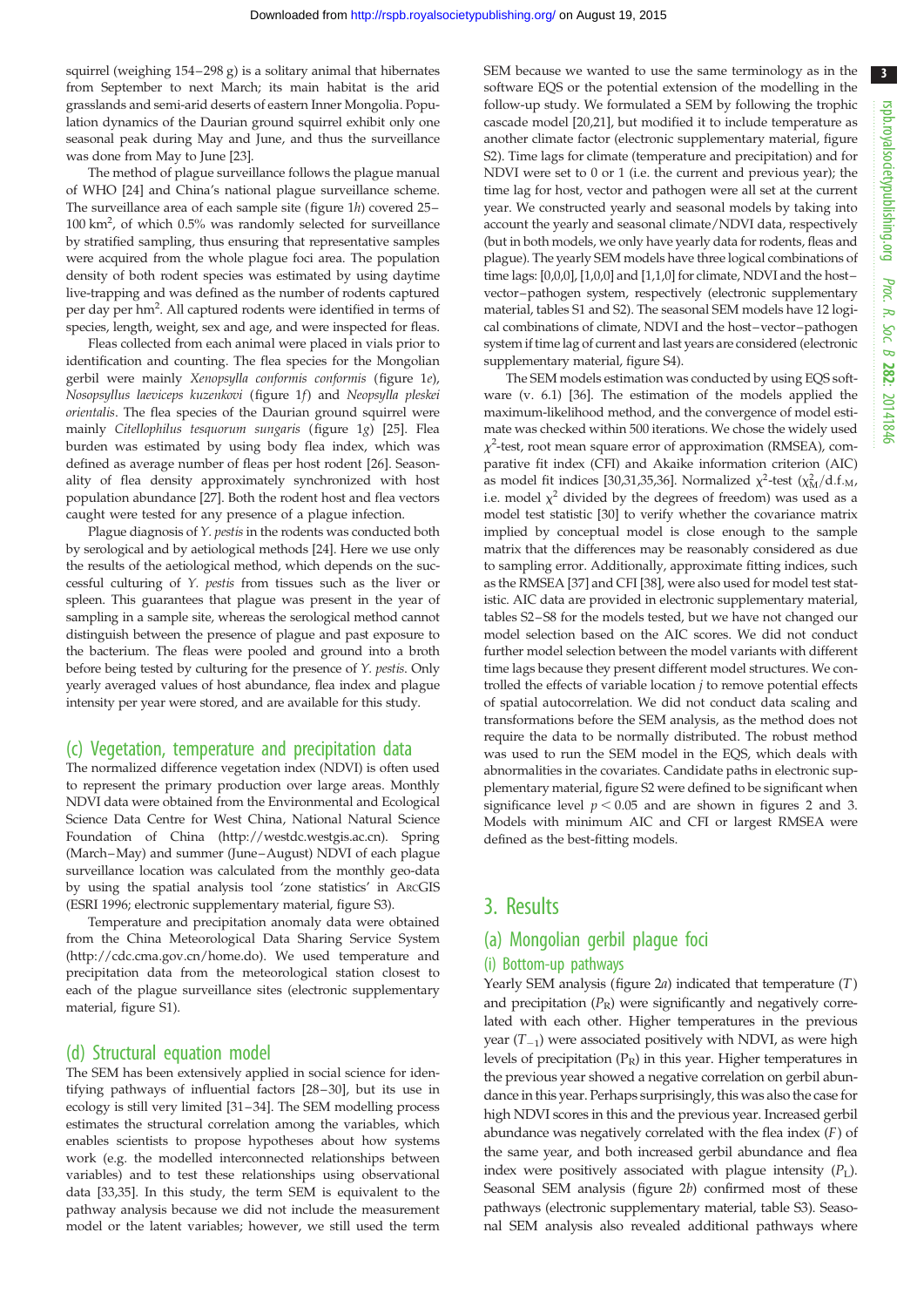<span id="page-3-0"></span>

Figure 2. Structure and results from our SEMs for Mongolian gerbil plague foci. (a) SEM models were built using the yearly climate and vegetation variables; a total of three yearly model variants were built for both the bottom-up and the top-down models based on combination of time lag of current and last years. (b) SEMs were built with seasonal climate and vegetation variables; a total of 12 seasonal model variants were built based on combination of time lag of current and last years. The numbers indicate the number of the models (also shown in line width) supporting a significant pathway between two components of the trophic web, with  $+$  and  $-$  indicating positive or negative associations. Arrows show the direction of the interaction that was assumed by the model.

increased autumn temperature in the previous year  $(T_{A-1})$  was negatively associated with the flea index  $(F)$ , and spring precipitation (which could be snow) in the previous year  $(T_{sp-1})$  was negatively associated with rodent density  $(R)$ . In summary, both yearly and seasonal SEM models consistently supported the existence of the following pathways: temperature/  $\text{precription}_{\text{(pos)}} \rightarrow \text{NDVI}_{\text{(neg)}} \rightarrow \text{gerbil}_{\text{(pos)}} \rightarrow \text{player},$  and  $gerbil_{(neg)} \rightarrow flea_{(pos)} \rightarrow plague,$  where  $_{(pos)}$  and  $_{(neg)}$  indicate a significant positive and negative coefficient, respectively.

#### (ii) Top-down pathways

The top-down SEM models are mixtures of top-down relationships where they are expected to be (predation, pathogenicity [[21](#page-7-0)]), and bottom-up relationships otherwise (climate on vegetation, rodents and fleas, vegetation on rodent density). Yearly SEM analysis (figure 2c) showed a top-down negative association of flea index (i.e. the number of fleas per gerbil) on gerbil abundance, but no association between Y. pestis and flea index or gerbil abundance. The resource limitation relationships within the annual top-down SEM models are almost identical to those found in the annual bottom-up SEM modelling: a significant, but minor negative association between temperature in the previous year  $(T_{-1})$  and gerbil density  $(R)$  in the yearly bottom-up model (coefficient strength of  $-0.024$ ,  $p < 0.05$ ; electronic supplementary material, table S1) is not significant in the yearly top-down model (coefficient of  $-0.054$ ,  $p > 0.05$ ; electronic supplementary material, table S2). In the seasonal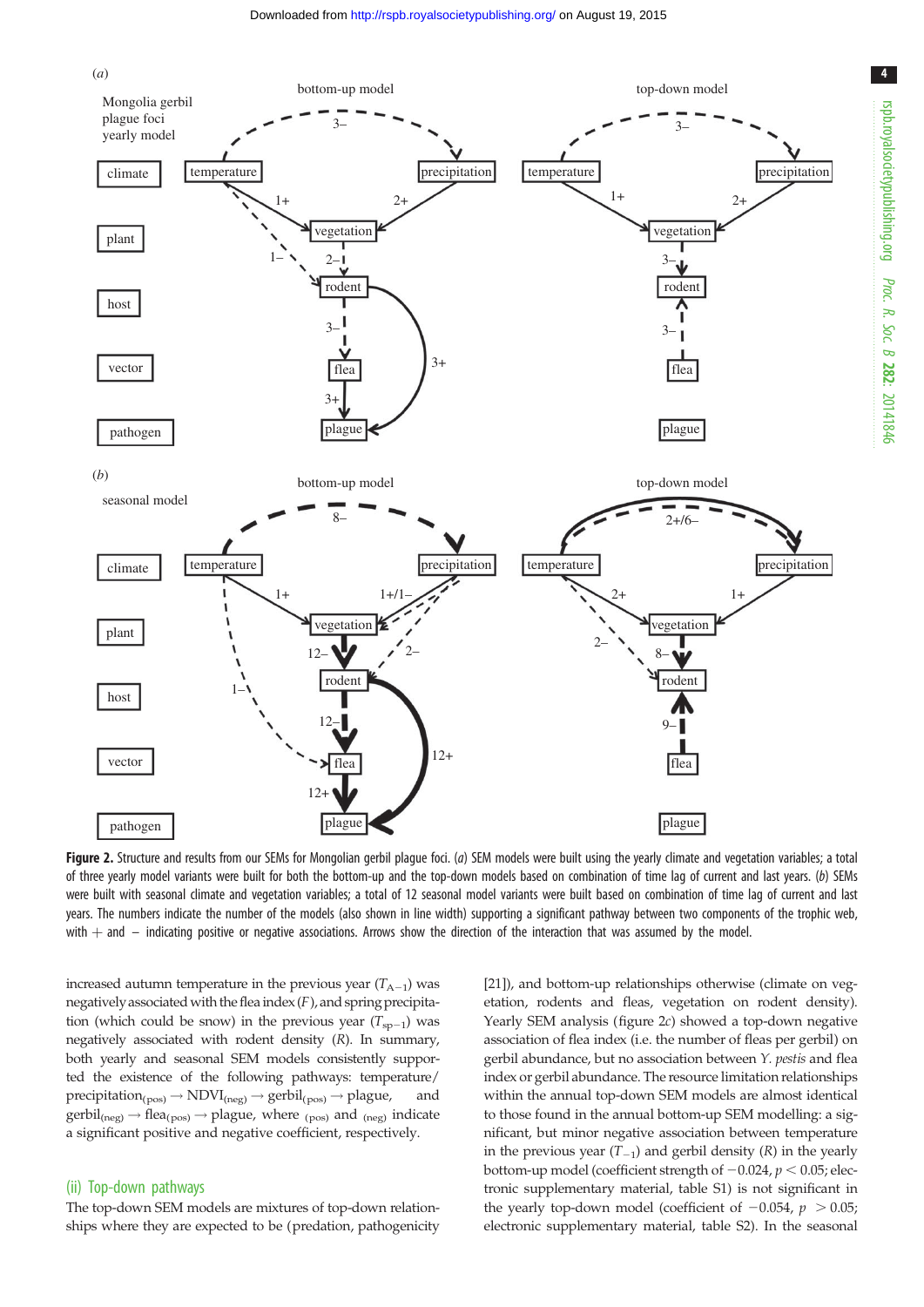<span id="page-4-0"></span>

Figure 3. Structure and results of SEMs for the Daurian ground squirrel plague foci. For detailed explanations, see [figure 2](#page-3-0).

top-down models, the negative association is visible again as a minor association between the temperature in the previous spring (coefficient of  $-0.08$ ,  $p < 0.05$ ) or winter (coefficient of  $-0.019$ ,  $p < 0.05$ ; electronic supplementary material, table S3), and the gerbil density of the current year. The bottom-up seasonal SEM modelling and the bottom-up components of the topdown seasonal SEM modelling generally agree on the sign of the coefficients of the trophic web (electronic supplementary material, tables S3 and S4). In summary, both yearly and seasonal SEM models supported the existence of the follow ing pathway: temperature/precipitation( $_{\text{pos}}$ )  $\rightarrow$  NDVI<sub>(neg)</sub> $\rightarrow$ gerbil  $\leftarrow$  (neg)flea, where (pos) and (neg) indicate a significant positive and negative coefficients, respectively.

These observations in both bottom-up and top-down models were also supported in the yearly and seasonally best-fitting models with minimum AIC and CFI or largest RMSEA (electronic supplementary material, tables S1 –S6; [figure 2](#page-3-0)).

#### (b) Daurian ground squirrel plague foci

#### (i) Bottom-up pathways

Yearly SEM analysis (figure 3*a*) showed negative associations between temperature  $(T)$  and precipitation  $(P_R)$ . Both temperature and precipitation were positively associated with NDVI, and with the abundance of ground squirrels (R). A positive association also existed between the abundance of ground squirrels and the flea index  $(F)$ , and thus the trophic web of the Daurian ground squirrel seems to be in line with the trophic cascade hypothesis [\[20](#page-7-0)]. Seasonal SEM analysis mostly reconfirmed the pathways that were detected as significant in the yearly SEM models (figure 3), except that the seasonal SEM models indicate an additional association between spring vegetation and rodent density. Such an association is not found for summer vegetation, which might be the reason why the yearly models did not detect a direct correlation between vegetation and rodent density.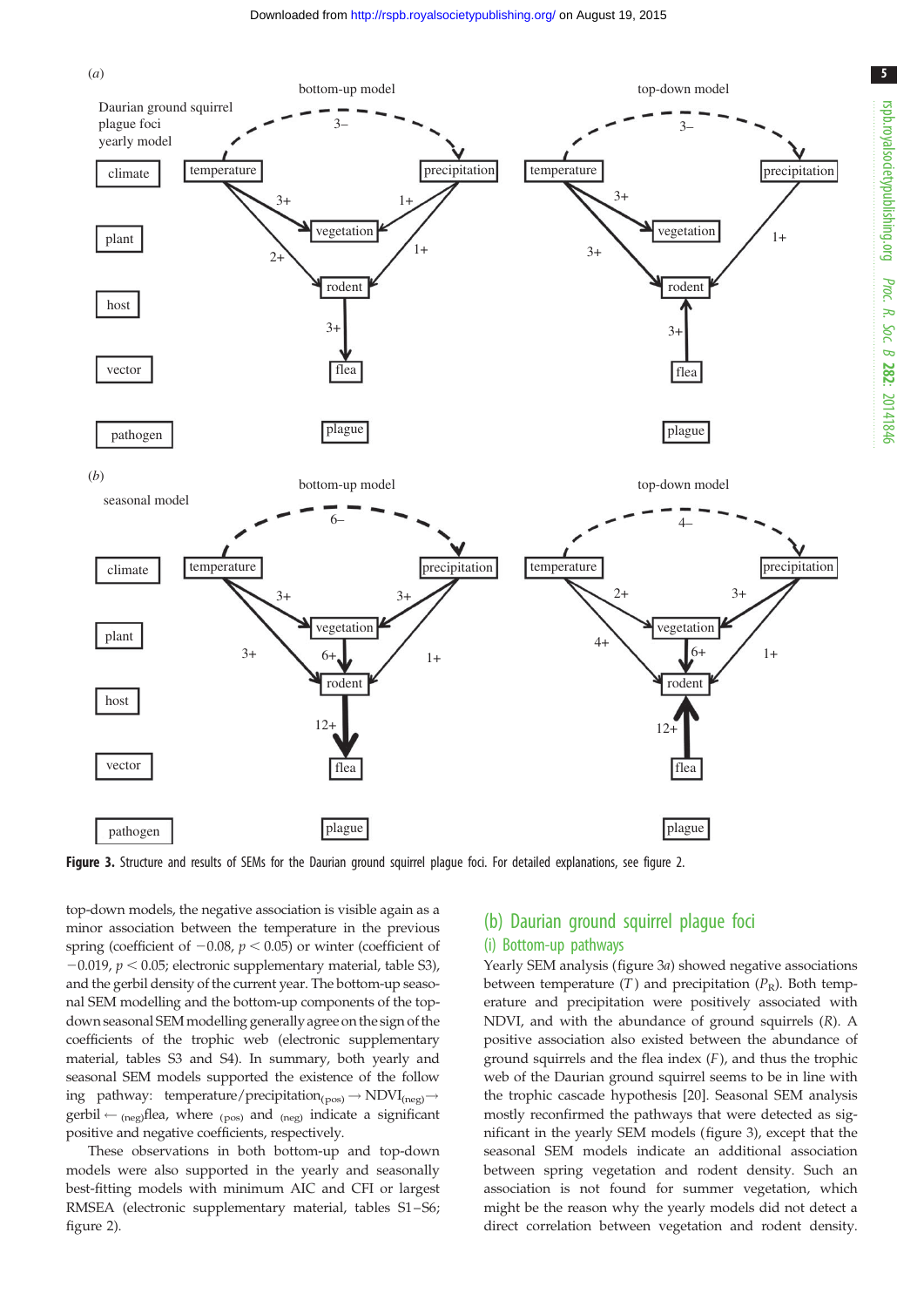rspb.royalsocietypublishing.org Proc. R. Soc. $\sigma$ 282: 20141846 6

Plague prevalence  $(P_L)$  was neither in the annual nor the seasonal SEM models significantly associated with the trophic web of its reservoir host. In summary, both yearly and seasonal SEM models supported the existence of the following pathway: temperature/precipitation<sub>(pos)</sub>  $\rightarrow$  squirrels<sub>(pos)</sub>  $\rightarrow$  fleas. Nearly half of the seasonal models also indicated the existence of a positive association between NDVI and squirrel density.

#### (ii) Top-down pathways

Both yearly and seasonal SEM analysis showed a positive topdown association of the flea index  $(F)$  with the Daurian ground squirrel abundance  $(R)$ , which is counterintuitive in terms of the fitness cost of higher parasitic loads on the host. No topdown associations of plague prevalence  $(P_L)$  with R or F were detected. The bottom-up pathways in top-down yearly and seasonal SEM models were very similar to those of the bottom-up models, showing the same inclusion of a positive association between current spring NDVI and ground squirrel density when moving from annual to seasonal SEM models. In summary, both yearly and seasonal SEM models indicated the existence of the following pathway: temperature/ precipitation<sub>(pos)</sub>  $\rightarrow$  squirrels  $\leftarrow$  <sub>(pos)</sub>fleas. Nearly half of the seasonal models also indicated the existence of a positive association between NDVI and squirrel density.

These observations in both bottom-up and top-down models were also supported in the yearly best-fitting models with minimum AIC and CFI or largest RMSEA, but there were some differences in seasonal models (electronic supplementary material, tables S1–S6; [figure 2](#page-3-0)).

### 4. Discussion

We studied two very different plague foci in Inner Mongolia, China, namely those of the solitary Daurian ground squirrel (Spermophilus dauricus) and the smaller, social Mongolian gerbil (Meriones unguiculatus), by analysing 26 years of Chinese plague surveillance data. We identified and compared the main ecological drivers of plague in their trophic webs using SEM, and showed the suitability of this type of analysis for rapidly assessing and possibly improving plague surveillance approaches in different plague foci, using existing surveillance data.

The trophic webs of these two plague foci were analysed both from a resource perspective (i.e. bottom-up trophic webs) and from a predation/pathogenicity perspective (i.e. top-down trophic webs). The trophic web of the Daurian ground squirrel largely confirmed the trophic cascade hypothesis for plague systems [\[20\]](#page-7-0), in which an abundance of resources increases the abundance of higher trophic levels, especially when we take into account the seasonality of the system. However, we find no evidence for a causal link between rodent host density or flea index on plague prevalence in these ground squirrels. A straightforward conclusion for the Daurian plague focus is therefore that plague surveillance efforts in this area would best be targeted towards detecting the presence of Y. pestis, as the other components of the trophic web are not associated with plague prevalence in a substantial way [\(figure](#page-4-0) [3](#page-4-0)). The trophic web of the Mongolian gerbil supports the trophic cascade hypothesis for the gerbils and fleas, with significant interactions between different trophic levels. However, not all associations between the trophic levels of the Mongolian gerbil are positive: both the correlation between vegetation and rodent abundance, and the correlation between rodent

abundance and flea density per rodent (flea index), have a negative coefficient. Nevertheless, the coefficient strength and significance of the associations between different levels of the trophic web in the Mongolian gerbil plague foci suggest that plague surveillance efforts in this area can benefit from lowcost surveillance practices, such as remote NDVI sensing, gerbil density estimates and predictive climate models.

In the Mongolian gerbil foci, the strongest linear effects from climate on gerbil, flea and plague appear to be functioning through the vegetation as an intermediate. The NDVI often has two significant aspects (i.e. food availability and vegetation cover). Unlike the Daurian ground squirrel, Mongolian gerbils prefer desert habitats and avoid habitats with dense and high grasses [[39](#page-7-0)]. The negative association between NDVI and gerbil abundance reported earlier may therefore reflect changes in vegetation cover, rather than food availability. Such a complex response of small rodent species in desert or semi-arid regions to increased NDVI might explain earlier contrasting reports on the association between increased precipitation and rodent densities, even within the same species: increased precipitation was positively associated with Mongolian gerbil abundance in the typical Erdos desert [\[40](#page-7-0)], but negatively associated in the farming–pastoral zone of southcentral Inner Mongolia [\[41](#page-7-0)]. Similar observations have been made for the Altai ground squirrel [[42](#page-7-0)]. Owing to the dual role of vegetation as a food resource for rodents and as cover for both rodents and predators, the relationship between NDVI and rodent densities, as well as the relationship between precipitation and rodent densities (through NDVI) are likely to have nonlinear components [\[11](#page-7-0)].

That we did not find a significant association between plague prevalence and Daurian ground squirrel density is consistent with the findings in the black-tailed prairie dog (Cynomys ludovicianus) [\[43](#page-7-0)]. Two explanations are frequently given for this phenomenon. First, a secondary species might play an important role in plague cycle of the ecosystem. In the Daurian ground squirrel plague foci, Rattus norvegicus, Mus musculus and Cricetulus barabensis are present and were also found sometimes to carry plague infections [[22\]](#page-7-0). Second, the solitary behaviour of the Daurian ground squirrels also might play a role, limiting the positive effects on plague transmissibility that a collapse of a high rodent density (and the subsequent rise in flea burden on the remaining rodents) can have in social rodent species [\[12\]](#page-7-0). In the solitary Daurian ground squirrels, fleas would have little opportunity to transfer themselves to other ground squirrels in the case of a population decrease. Besides these two explanations, we explored a third option (electronic supplementary material, tables S7 and S8) where we limited our use of the surveillance data of Daurian ground squirrels to 1985 or later in the annual SEM models (leaving out the period where no plague had yet been reported in the ground squirrel plague foci). While removing 7.8% of the data points changed the significance of four pathways in total, it did not alter the absence of an association between plague prevalence and the density of Daurian ground squirrels or their fleas.

In both the bottom-up and in the top-down models of the Daurian ground squirrel, we find a positive association between parasitic load and rodent abundance ([figure 3](#page-4-0)). As the direction of causality is imposed by the researcher on the SEM model, and the method itself cannot determine the direction of causality, it is up to the researcher to interpret the results. Because a positive effect of increased parasitic load on ground squirrel densities seems unlikely, we assume that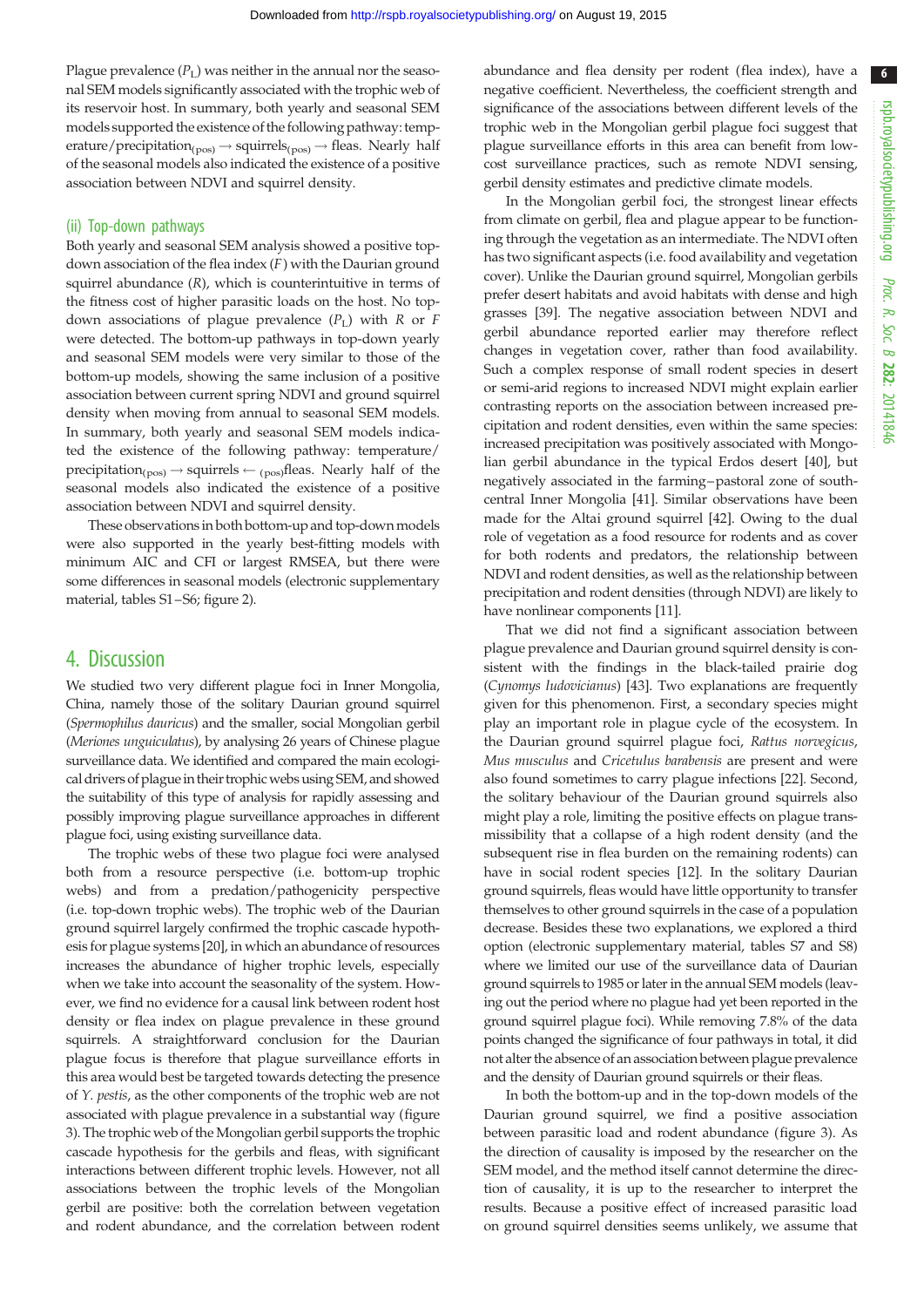7

<span id="page-6-0"></span>the direction of causality is that higher rodent abundances result in a higher parasitic load (i.e. a bottom-up pathway).

The negative association that we found between the Mongolian gerbil density and its flea burden (flea per individual) in the bottom-up models could be due to a time lag between the responses of the flea population to changes in rodent densities, something for which there is evidence in the great gerbils in Kazakhstan [[44](#page-7-0)]. When the gerbil population is rapidly increasing in numbers, the flea population is diluted over a larger number of gerbils, decreasing the flea burden per gerbil. Vice versa, a decreasing gerbil population means that fleas will aggregate on the remaining hosts, thus causing a high flea index, and facilitating the rapid transmission of plague [[45](#page-7-0)].

As we see no top-down associations between plague and fleas, or plague and rodent abundance in both the Mongolian gerbil plague foci and the Daurian ground squirrel plague foci, and furthermore, we find no negative association between flea index and Daurian ground squirrel densities, our results offer little support for the top-down model proposed by Stapp [[21](#page-7-0)]. Only the top-down models for the Mongolian gerbils show a strong negative association between flea index and rodent densities, which could be interpreted as a strong parasitic relationship. This fits a top-down interpretation of the data, but could also be due to the interpretation given above, detailing the delayed response of flea populations to changes in the great gerbil population in Kazakhstan, which would also result in a negative relationship between gerbil density and flea burden [\[44\]](#page-7-0). A longer time lag between rodent densities and flea burden should be considered in future studies [[44](#page-7-0)] to distinguish whether gerbil abundance is indeed depressed by flea burden.

In this study, we reported two major bottom-up pathways from temperature to plague in the gerbil plague foci—temperature  $\rightarrow$  NDVI  $\rightarrow$  gerbil  $\rightarrow$  flea  $\rightarrow$  plague, and temperature  $\rightarrow$  NDVI  $\rightarrow$  gerbil  $\rightarrow$  plague—and one bottomup pathway from temperature to plague in the ground squirrel plague foci: temperature  $\rightarrow$  NDVI  $\rightarrow$  squirrel  $\rightarrow$  flea. Temperature showed positive effects on NDVI in both plague foci, which is consistent with some previous studies [[46,47\]](#page-7-0). Temperature showed predominantly positive effects on population abundance of small rodents in the current year in Inner Mongolia [2,[12\]](#page-7-0). Moderately high temperature increases the primary production of the dominant species of local vegetation, and thus promotes a higher population density of ground squirrels (Spermophilus spp. and Ammospermophilus spp.). However, conversely, temperature begins to negatively impact the survival or reproduction of rodents and fleas when it rises for a number of days above a particular temperature threshold [\[48](#page-7-0)]. We found temperature showed a predominantly direct positive effect on Daurian ground squirrels, consistent with the observation by Jiang et al. [\[46](#page-7-0)]. High temperature in winter and spring would benefit the survival and breeding success of hibernating animals like the Daurian

ground squirrels. Temperature and precipitation are known to affect the reproduction, development, behaviour and population dynamics of arthropod vectors. High precipitation also decreases plague prevalence in wet regions at low latitudes, where climate affects plague dynamics directly through the flea vector, rather than mediated by the rodent population or vegetation [\[14,49](#page-7-0)].

Our results have significant application, suggesting strategies to reduce plague occurrence, as well as to anticipate the effects of climate change and human activities in the region. Accelerated global warming would significantly affect population dynamics of rodents [\[50,51](#page-7-0)]. During recent decades, the Inner Mongolia plateau has experienced a rapid increase in temperature and a heterogeneous change of precipitation in space [\[52](#page-7-0)]. We project that the continuation of this trend would in general decrease the risk of plague occurrences in the Mongolian gerbil plague foci, but may increase the risk in the Daurian ground squirrel plague foci. The abundance of vegetation (NDVI) is negatively associated with gerbil abundance, but positively with ground squirrel plague systems, indicating that livestock management can be used as a selective tool for plague prevention by making the environment less hospitable for these rodent species. Thus, implementing a grazing reduction policy for restoring degenerated grassland would increase the risk of plague outbreaks in the Daurian ground squirrel plague foci, but would decrease it in the Mongolian gerbil plague foci. Similarly, the accelerating development and industrialization of Inner Mongolia has in general a positive effect: the movement of people from rural areas to cities will reduce the contact rates between people and plague-infected vectors. However, as pointed out above, continued grazing activity in ground squirrel plague foci is important in reducing plague risk in these foci [\[39](#page-7-0)].

Altogether our results largely support the trophic cascade model proposed by Parmenter et al. [[20\]](#page-7-0), but we find little evidence for the top-down model suggested by Stapp [[21\]](#page-7-0). Both models lack temperature as part of the trophic cascade of plague, yet our results indicate that it should be included. Our major novel finding is that the trophic response to climate variation of different plague ecosystems can vary significantly, with consequences for surveillance and control strategies.

Acknowledgements. We thank Dr Jie Zhou from Institute of Psychology, Chinese Academy of Sciences for helpful discussions and data analysis in this study.

Author contributions. Z.Z. and N.C.S. designed the study. L.X. and B.V.S. conducted the analysis. J.L. and X.S. provided data of plague, vector and host. All authors contributed to writing the study.

Funding statement. This work was supported by the Strategic Priority Research Program of the Chinese Academy of Sciences (XDB11050300) and grant no. 31370440) from the National Natural Science Foundation. The funders had no role in study design, data collection and analysis, decision to publish or preparation of the manuscript.

## **References**

- 1. Karesh WB et al. 2012 Ecology of zoonoses: natural and unnatural histories. Lancet 380, 1936 – 1945. [\(doi:10.1016/S0140-6736\(12\)](http://dx.doi.org/10.1016/S0140-6736(12)61678-X) [61678-X\)](http://dx.doi.org/10.1016/S0140-6736(12)61678-X)
- 2. Gubler DJ, Reiter P, Ebi KL, Yap W, Nasci R, Patz JA. 2001 Climate variability and change in the

United States: potential impacts on vectorand rodent-borne diseases. Environ. Helath Perspect. 109, 223– 233. [\(doi:10.2307/](http://dx.doi.org/10.2307/3435012) [3435012\)](http://dx.doi.org/10.2307/3435012)

3. Kilpatrick AM, Randolph SE. 2012 Zoonoses 2 drivers, dynamics, and control of emerging vectorborne zoonotic diseases. Lancet 380, 1946-1955. ([doi:10.1016/S0140-6736\(12\)61151-9](http://dx.doi.org/10.1016/S0140-6736(12)61151-9))

4. Altizer S, Ostfeld RS, Johnson PT, Kutz S, Harvell CD. 2013 Climate change and infectious diseases: from evidence to a predictive framework. Science 341, 514– 519. [\(doi:10.1126/science.1239401](http://dx.doi.org/10.1126/science.1239401))